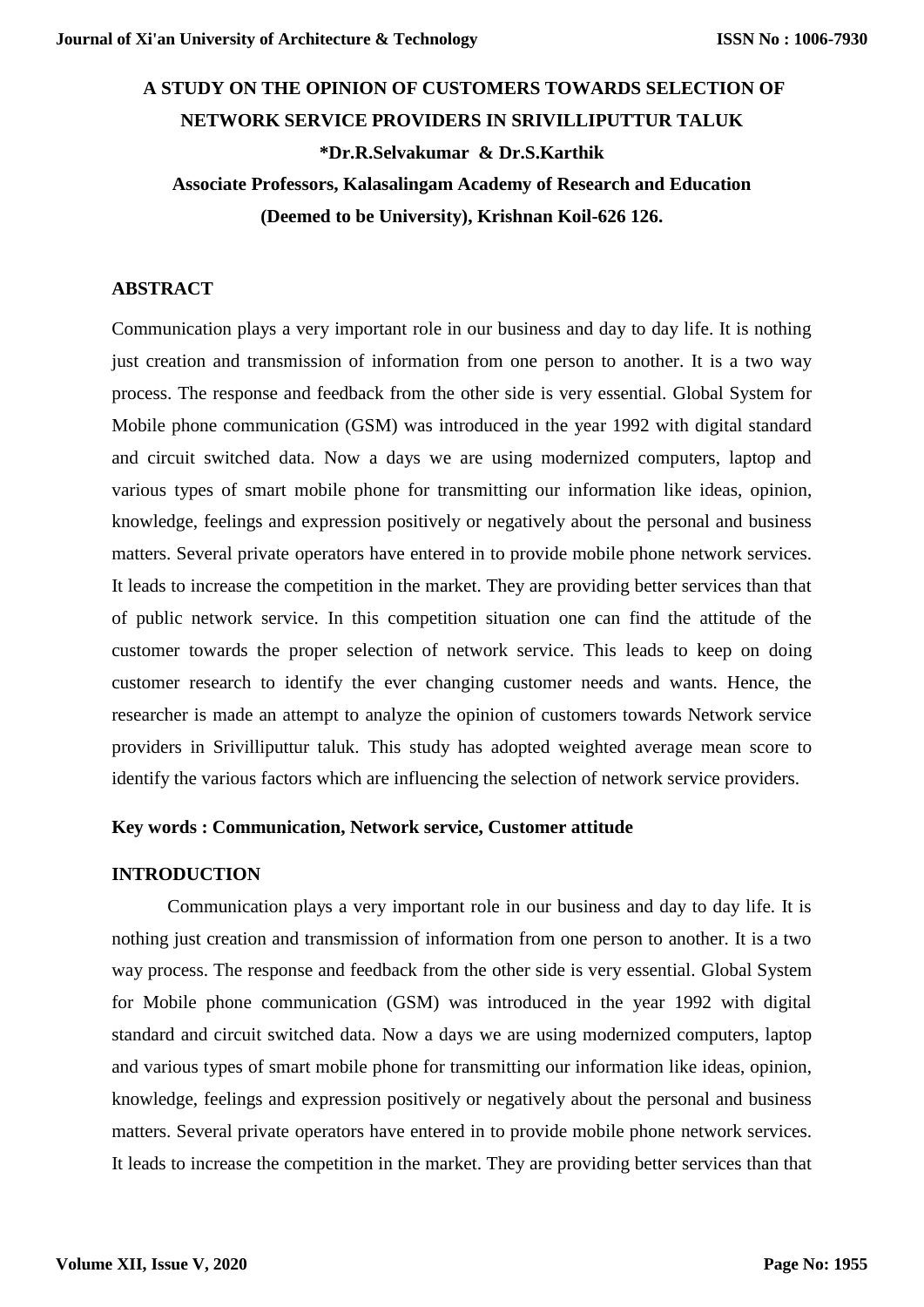of public network service. In this competition situation one can find the attitude of the customer towards the proper selection of network service. This leads to keep on doing customer research to identify the ever changing customer needs and wants. Hence, the researcher is made an attempt to analyze the opinion of customers towards Network service providers in Srivilliputtur taluk. This study has adopted weighted average mean score to identify the various factors which are influencing the selection of network service providers.

#### **STATEMENT OF THE PROBLEM**

In this competitive world, there are many number of network service providers existing in the market. The customers are facing many problems in selecting the network service providers. The problems faced by the customers like tower problem, recharge, various types of schemes, roaming and data usage problems which are the main issues related to network service providers. Majority of the customers are lacking knowledge on updated services and technology of network. It is the duty of the network service providers to update the customers' needs and wants and observe the attitude of the customers. Hence, the researcher has selected the Srivilliputtur taluk for the study.

#### **REVIEW OF LITERATURE**

Sreekumar D Menon (2014) in his paper titled, Customer Perception towards A Public Sector Telecom Company (BSNL) in Mobile Services" has highlighted the importance of communication both developed and developing countries. He narrated that many service providers are offering various products and services. But they did not consider the customer perception and their psychological feelings. They pointed out the expectations of the customer and performance of the product must be equal. If it is not equal, the customers get dissatisfied. Hence, the service providers have to consider the various factors that are satisfying the expectations of the customers.

Dr. S. Franklin John and Dr. Sheeja(2018). R, in their paper titled "A Study On Customer Satisfaction Towards 4g Connectivity By The Service Provider With Special Reference To Coimbatore City" has stated that the high speed network 4G which consists of LTE network. The standards and structure needed to have 4G network according the needs and variable characteristic of customers. Majority of the customers are satisfied with the 4G than that of 3G network service. This service is mainly available in only town areas. It is suggested that the service facilities should be covered not only in urban areas but also in rural areas.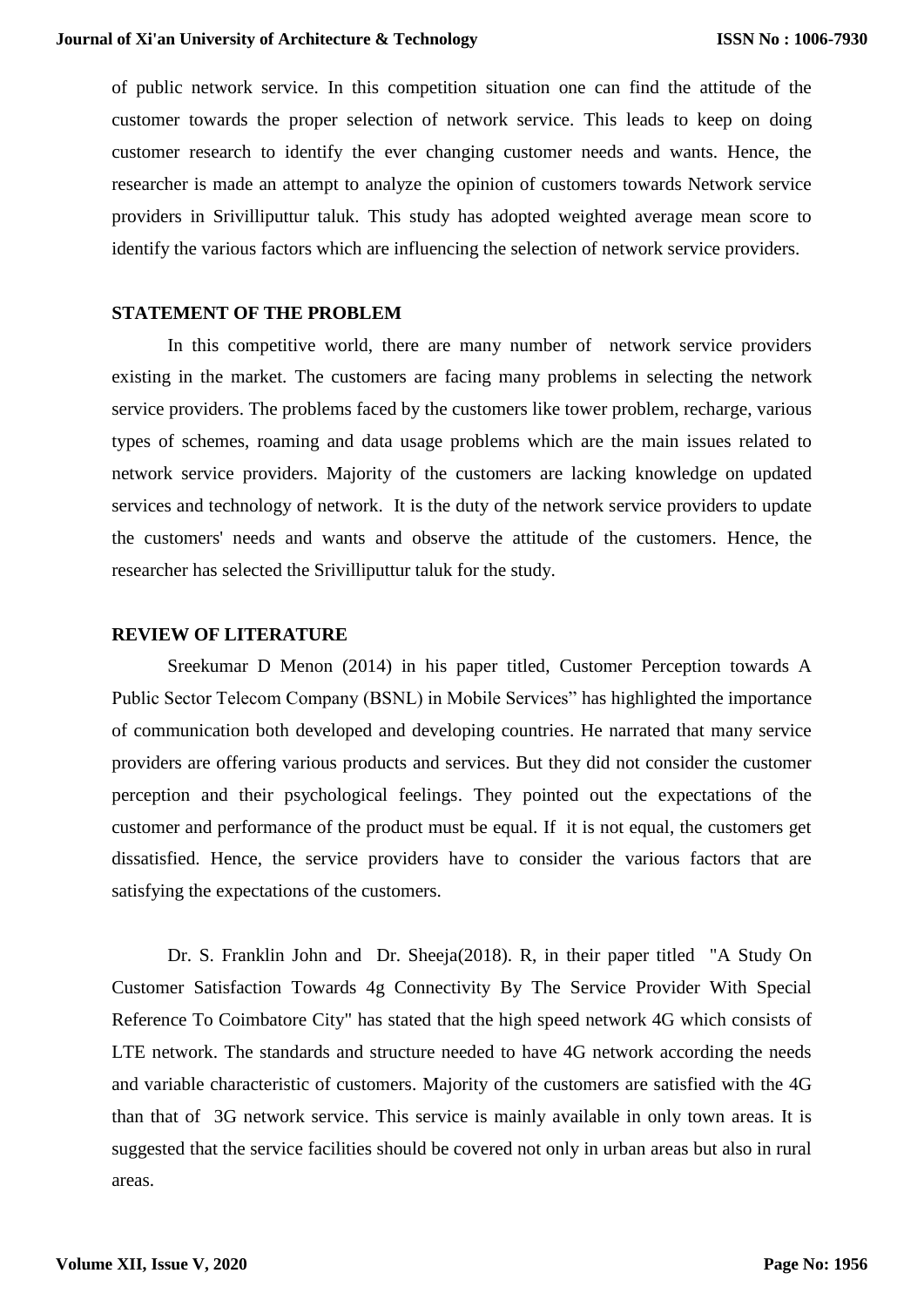Nurdaulet Nurysh, Navaz Naghavi, Benjamin Chan Yin Fah(2019), in their paper, titled. 'Study on Factors Affecting Customer Satisfaction in Mobile Telecommunication Industry in Malaysia' described that the wireless communication field shows positive upward trend moving in the market. In this information era, the rapid growth of wireless technologies and high demand of consumers for more advanced wireless services, are playing with high speed data communication. This study examined the important factors that will decide the perceived value and service quality which are influencing the customer satisfaction and updating the added values needed for the customers are essential for successful standing in the market.

## **OBJECTIVES OF THE STUDY**

- $\triangleright$  To know the demographic profile of the respondents
- $\triangleright$  To analyze the opinion of customers in selecting the particular Network Service Providers
- $\triangleright$  To identify the various factors influencing in selection of a particular Network Service Provider

#### **METHODOLOGY:**

This study is based on both primary and secondary data. The primary data were collected through framing questionnaire. The secondary data were collected from the vaious sources like magazines, reports, online resources and books. The suggestions of the study were emerged from the inferences drawn from the respondents of network users in Srivilliputtur Taluk.

# **SAMPLE DESIGN**

The primary data have been gathered by the researcher from the various categories of the Network services. As the numbers of mobile phone user's are infinite, it is very difficult to adopt the census method to collect data. So the researcher has used convenience sampling. A sample of 100 respondents of using mobile phone has been selected using convenient sampling method.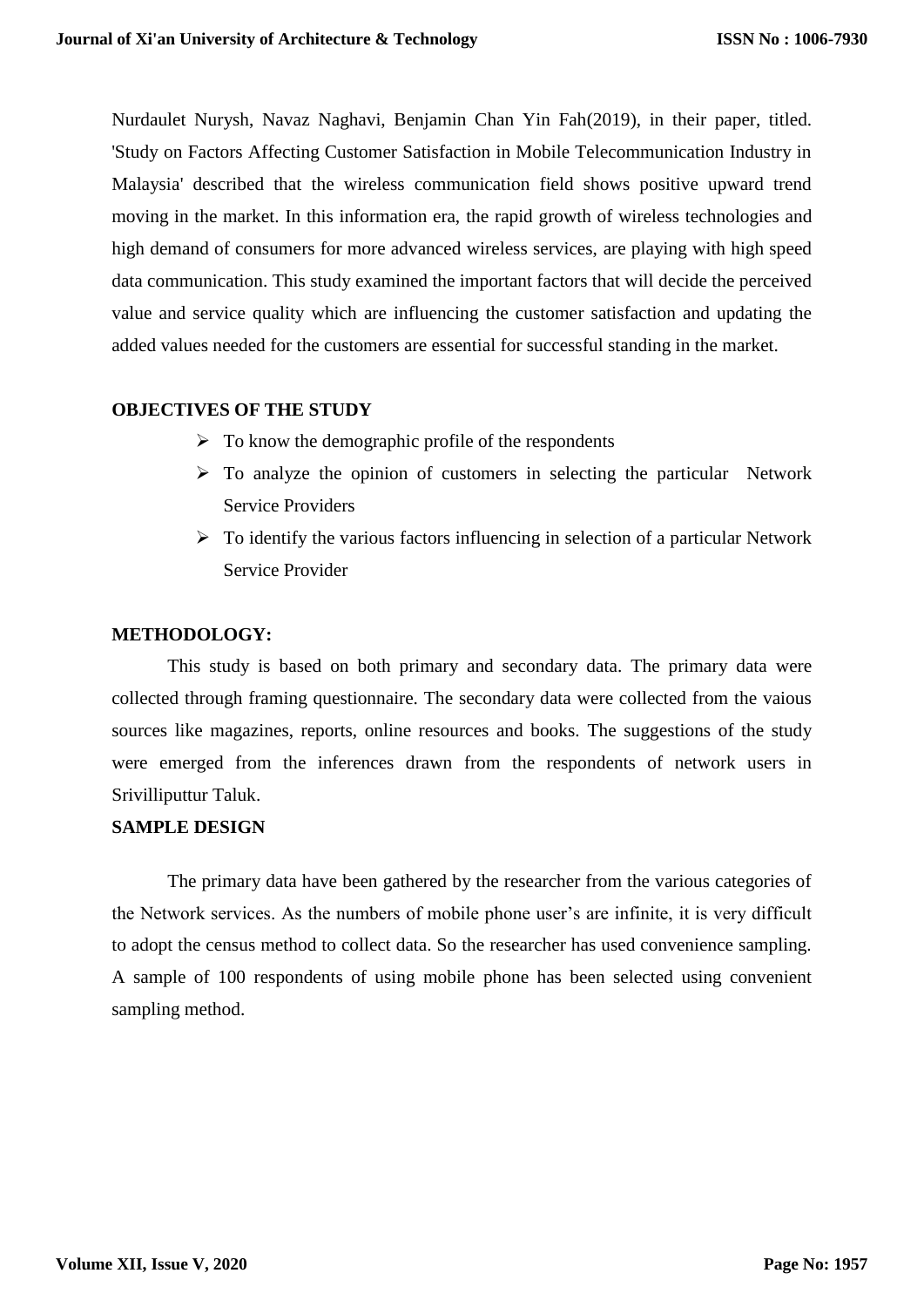# **CLASSIFICATION OF RESPONDENTS ACCORDING TO SOCIO-ECONOMIC FACTORS**

| <b>Demographic factors</b>          | No. of.     | Percentage |
|-------------------------------------|-------------|------------|
|                                     | Respondents | to total   |
| Age                                 |             |            |
| Below 20 years                      | 25          | 25         |
| $21-30$ years                       | 40          | 40         |
| 31-40 years                         | 20          | 20         |
| Above 40 years                      | 15          | 15         |
| <b>Total</b>                        | 100         | 100        |
| <b>Gender</b>                       |             |            |
| Male                                | 52          | 52         |
| Female                              | 48          | 48         |
|                                     | 100         | <b>100</b> |
| <b>Marital status</b>               |             |            |
| Married                             | 30          | 30         |
| Unmarried                           | 70          | 70         |
|                                     | 100         | 100        |
| <b>Category wise classification</b> |             |            |
| <b>Students</b>                     | 40          | 40         |
| Government employees                | 20          | 12         |
| Private employees                   | 25          | 18         |
| House wife                          | 05          | 05         |
| <b>Business</b>                     | 10          | 10         |
|                                     | 100         | 100        |
|                                     |             |            |
|                                     | 10          | 10         |
| <b>Literacy level</b>               | 15          | 15         |
| Primary school level                | 25          | 25         |
| Secondary school level              | 50          | 50         |
| <b>Higher Secondary level</b>       |             |            |
| College level                       | 100         | 100        |
| <b>Total</b>                        |             |            |
| <b>Family income per month</b>      |             |            |
| Less than Rs.10000                  | 15          | 15         |
| Rs.20000-Rs.30,000                  | 50          | 50         |
| Rs.30000-Rs.40000                   | 22          | 22         |
| More than 40,000                    | 13          | 13         |
| Total                               | 100         | 100        |
| <b>Name the cellular Tele</b>       |             |            |
| communication service providers     |             |            |
| Airtel                              | 45          | 45         |
| Vodafone                            | 35          | 35         |
| Aircel                              | 10          | 10         |
| <b>BSNL</b>                         | 10          | 10         |
|                                     | <b>100</b>  | <b>100</b> |
| <b>Facilities available</b>         |             |            |
| <b>SMS</b> facility                 | 58          | 15.06      |
| Service quality                     | 75          | 19.48      |
| Network service                     | 80          | 20.78      |
| <b>Fast communication</b>           | 85          | 22.08      |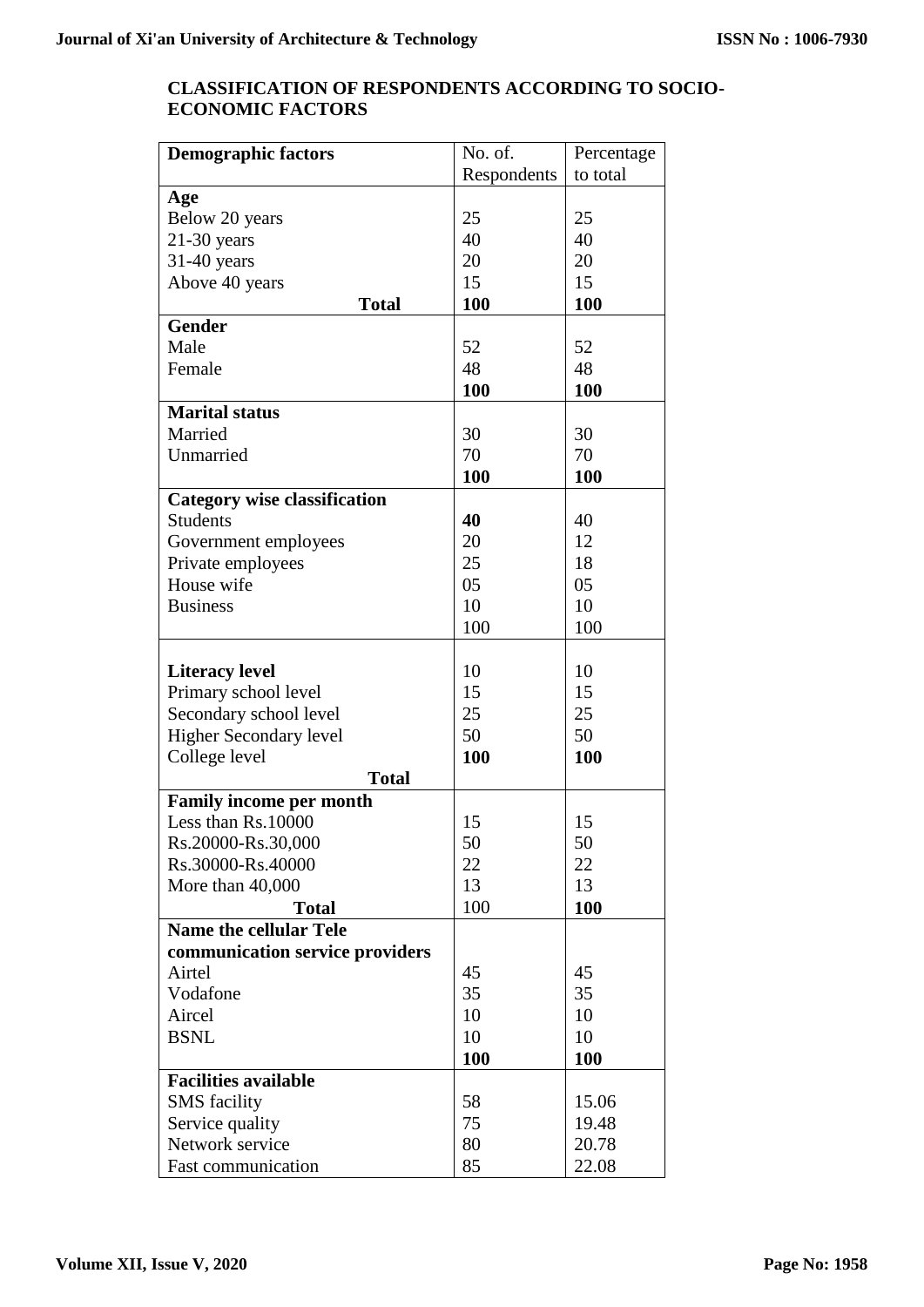| Value added service benefit | 87  | 22.60  |
|-----------------------------|-----|--------|
|                             | 385 | 100.00 |

# **FINDINGS OF THE STUDY**

- $\triangleright$  The age wise classification of the respondents reveals that the aged people (21 30) years) dominate in the use of Network.
- $\triangleright$  The gender wise classification shows that most of the respondents are male member constituting 52% and remaining members are female respondents.
- $\triangleright$  While considering the marital status of the users, it is observed that 30% of the respondents are married and the remaining respondents are unmarried.
- $\triangleright$  The category wise classification of the respondents reveals that most of the users are students (40%).
- $\triangleright$  The occupation wise classification of the users reveals the fact that 25 respondents are private employee out of 55 working peoples.
- $\triangleright$  The qualification level of the users exposes that majority of the 50% respondents are under graduate. It is very useful to select their network.
- $\triangleright$  The analysis of the annual income of the respondent's family indicates that 50% of the respondents are coming under the income group of Rs.20000 to Rs.30000.
- $\triangleright$  An analysis of the period of usage shows that, majority 45% of the respondents are utilizing the Airtel services.
- $\triangleright$  The opinion about the facilities provided by the Network Service Providers disposes the majority of the respondents (58%) are exploiting the SMS facilities.
- $\triangleright$  The various services provided by the Network Service Providers is inferred that, majority of the respondents (75%) are considered the service quality.
- $\triangleright$  The attitude of customers to selection of a particular Network is revealed that the most of the respondents (28%) have opined that the Network coverage is excellent.
- $\triangleright$  An analysis of the cultural factors influencing in selecting a particular Network reveals that, the most of the respondents26% have answered that Social heritage is the main factor which influencing the selection of Network service provider. It is identified through Weighted Average Mean score.
- $\triangleright$  The level of factor influencing to purchase the Network is displayed that the majority of the respondents are influenced by the suggestions made from friends to purchase the particular service provider.
- $\triangleright$  The social factors influences reflect that the majority respondents are having own interest to selection their network.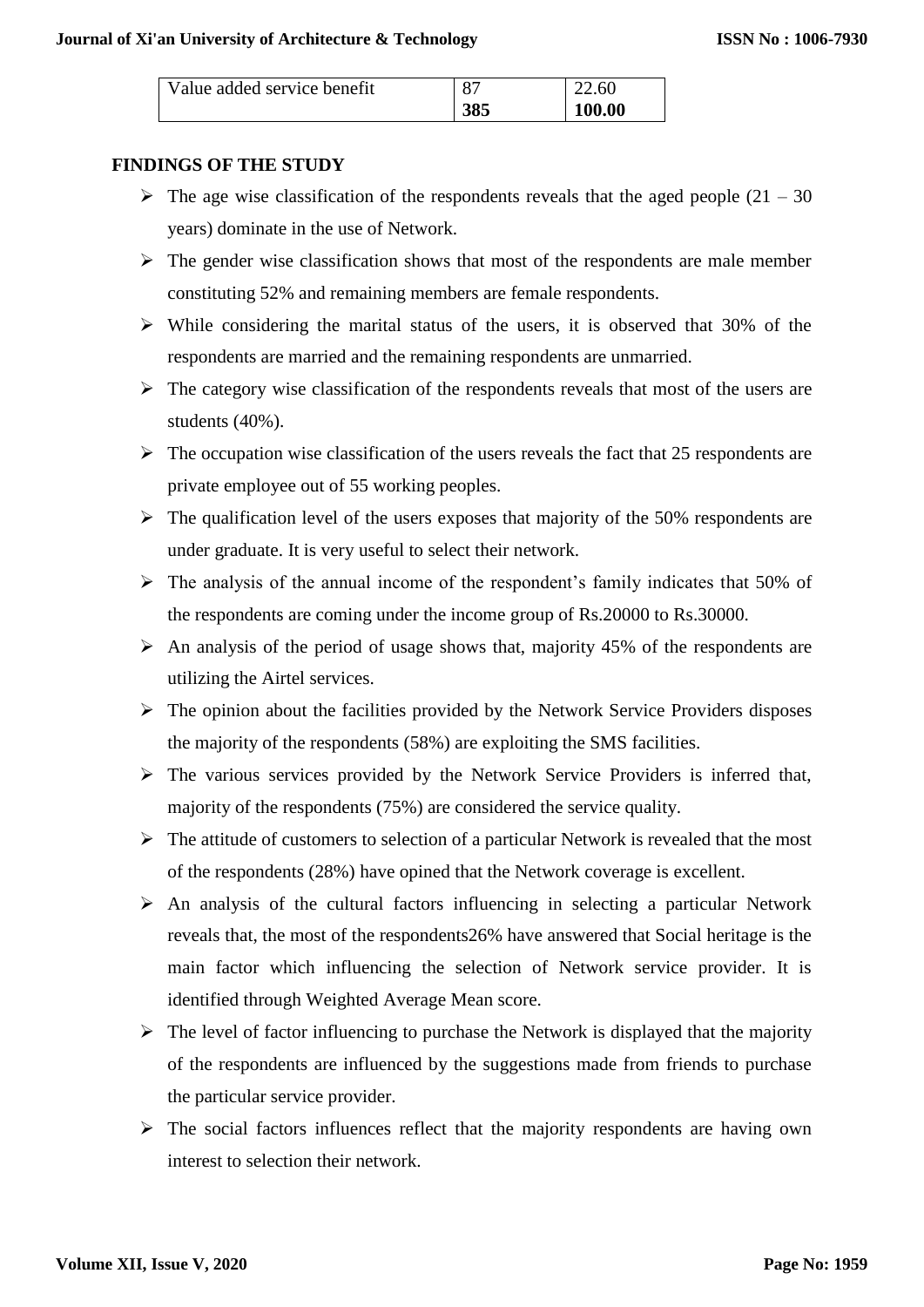$\triangleright$  It is noted that among 100 respondents, 58 respondents are agreed to the motivation made through their psychological factors in using the Network service providers.

#### **SUGGESTIONS**

The following suggestions are offered to improve the services rendered by the Network Service Providers.

- $\div$  To be a focus for the concentration of the age group of above 40 years, it is recommended that the service providers should arrange little conference about the technology in mobile phone and the subscribers (Network Service Providers).
- $\div$  It is acknowledged that 5% of the respondents are House wife and 10% of the respondents are businessman so, the researcher has optional to the Network Service Providers that the various offers and special schemes are provided to these category peoples.
- It is reported that there are minimum number of users of Aircel and BSNL network in the Srivilliputtur taluk, it is advised that the Marketability can be augmented by adopting the strategies and techniques like personal canvassing, regular and prompt service facility and more good-looking advertisements.
- The Network Service Providers should commence new attractive and innovative schemes to the customers; this will result in rising the number of new subscribers and keep the existing customers.

## **CONCLUSION**

The communication is the blood which runs into all the parts of our body. It is essential for the individual and business life. In this communication transmission, network service providers are playing the main role in the day to day life of business as well as individual. These service providers make our communication very easy and fastest way of exchanging from one to another. They are the facilitators of communication process for effective and successful personal and business life. Hence, They have to update the customer needs and wants, technology, create good infrastructure for rendering effective and smooth service to the all types of customers. They have to give lot awareness programmes to increase the new subscribers and satisfy and retain the existing customer.